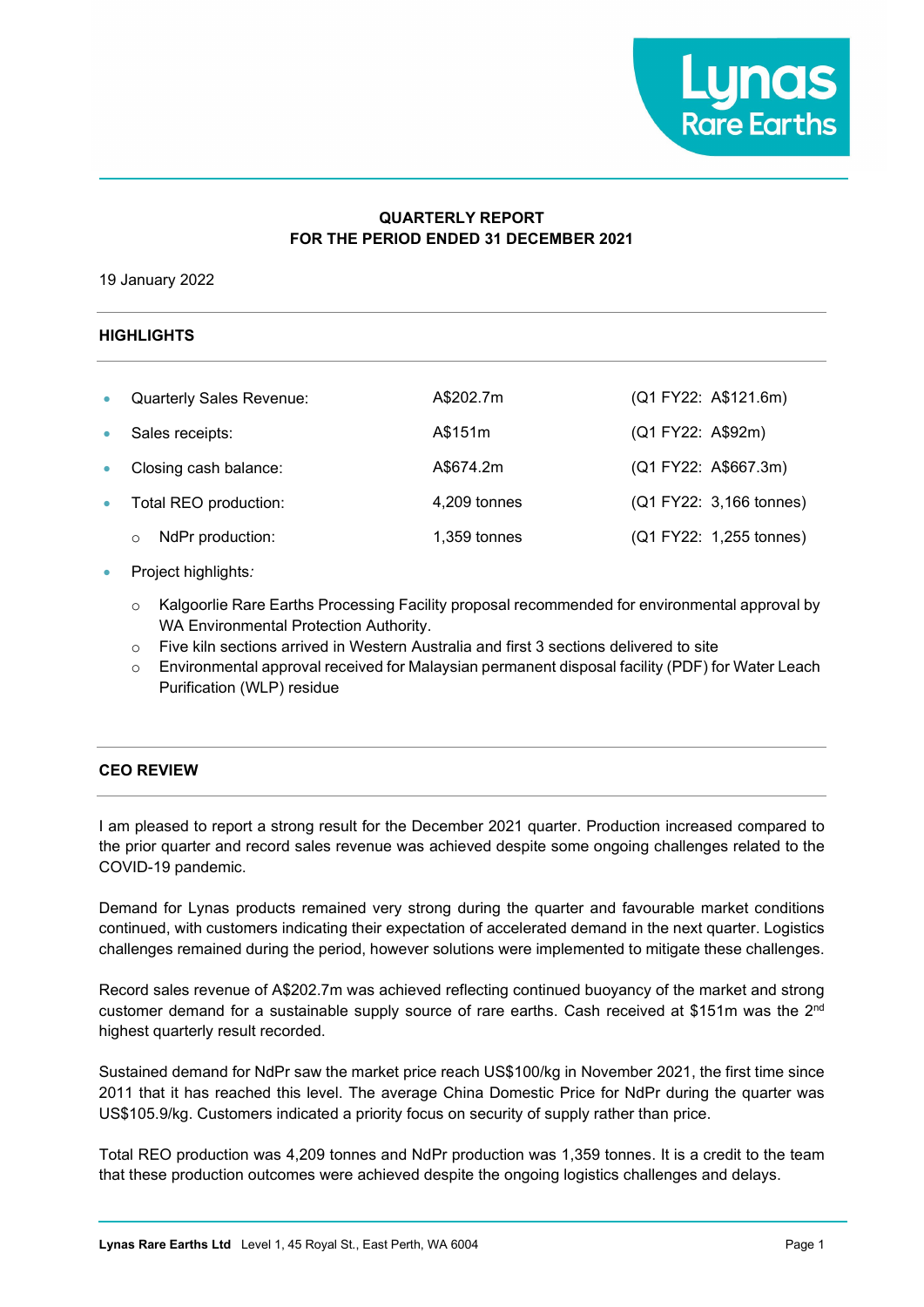

Shipping delays and disruptions continue around the world and in some cases are getting worse. For Lynas, transit time for concentrate shipped from Fremantle to Kuantan, has increased from 15 days in March 2021 to 33 days in December 2021. Many supply chains are yet to return to normal and we see this continuing for some time.

To mitigate the impact of the global shipping delays, the team implemented solutions including chartering a ship to transport Lynas' rare earth concentrate from Fremantle Port to Kuantan Port. Whilst this comes at an additional cost, it is outweighed by the benefit of ensuring continuity of supply to our customers. We expect to continue with a combination of charter and commercial shipping in the near term.

The health and safety of our people continues to be our priority and I am pleased to note that 99.6% of staff at Malaysia and 98% of staff in Australia are now double does vaccinated and 49% of employees at Lynas Malaysia have received a third vaccination dose.

We continue to progress our Lynas 2025 project and the Western Australian Environmental Protection Authority (EPA) issued its Assessment Report recommending approval for the Kalgoorlie Project. The environmental approval is now awaiting determination by the Environment Minister under section 45 of the Environmental Protection Act 1986 (WA).

Minor and preliminary works continued at our Kalgoorlie Rare Earths Processing Facility with the first three of five kiln sections delivered to site following their arrival in Western Australia in late November. Additional fabricated steel tanks have also been delivered and the first bolted tank has been installed.

At the end of the December quarter, the Malaysian permanent disposal facility (PDF) for Water Leach Purification (WLP) residue received environmental approval from the relevant Malaysian regulatory authorities. Detailed assessments have been undertaken for the proposed PDF in the Gebeng Industrial Estate including an Environmental Impact Assessment, a Social Impact Assessment including community consultation, and a Radiological Impact Assessment. The design for the PDF complies with national and international standards and builds on our 9 years of safe operation of residue storage facilities in Malaysia.

As noted in the June 2021 quarterly report (Q4 FY21), Lynas has submitted detailed engineering and design work for the U.S based Heavy Rare Earths (HRE) facility. Lynas continues to await the outcome of the U.S. Department of Defense (DoD) merit evaluation of the submission.

Mining Campaign 4-1 continued during the December quarter with grade control drilling completed and chemical assay results pending. In addition, resource extension drilling was completed during the period to convert inferred resource to measured and indicated. Construction of the concentrate dryer was completed at Mt Weld and commissioning is now underway.

As announced on 1 November 2021, Lynas' senior lender, Japan Australia Rare Earths B.V. ("JARE") reconfirmed its long term support for the Lynas business during the quarter. Japan is a key market for our products and JARE is a long-term and supportive partner and we were pleased to receive this reconfirmation and commitment to the continued development of the Lynas business.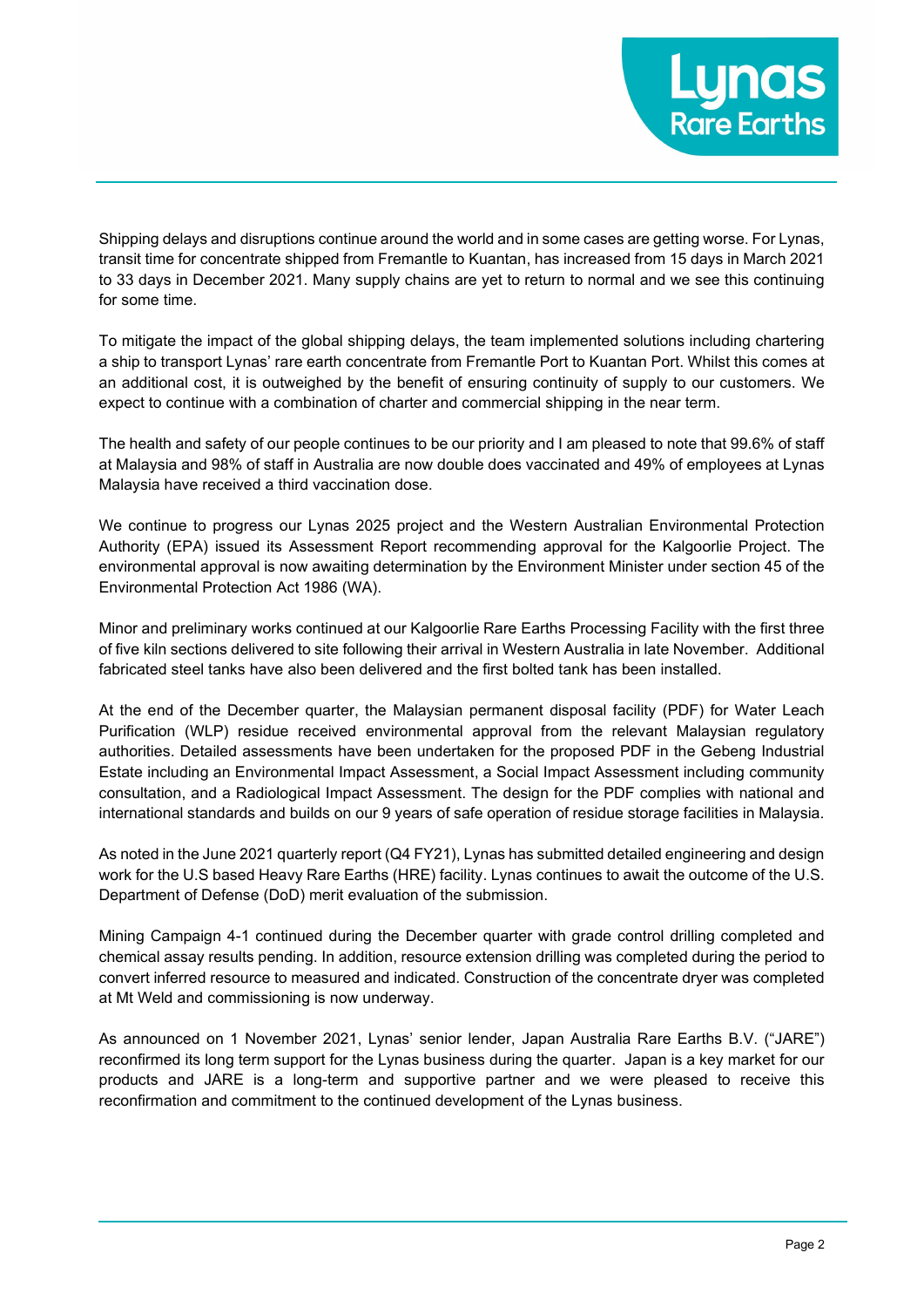

#### **SAFETY AND ENVIRONMENT**

Lynas is committed to ensuring the Company's operations and projects in Australia and Malaysia are consistent with national and international safety and sustainability best practice. Lynas has established extensive processes to ensure that our operations and projects are safe for employees and contractors, safe for the environment and community, and secure for our customers.

The Company-wide 12-month rolling Lost Time Injury Frequency Rate, as at the end of December 2021, was 0.9 per million hours worked.

Both sites continued to operate with strict COVID-19 protocols. Communication and education, disclosure and reporting, testing, social distancing, hygiene and precautionary isolation procedures have been implemented. Lynas Malaysia has achieved 99.6% two dose vaccination for employees and 100% of contractors working on site. In addition, 49% of employees have received their third dose as at 12 January 2022.

On 12 November 2021, the Western Australian (WA) Government released the Resources Industry Worker (Restrictions on Access) Directions for FIFO and local workers on WA mining and resources sites, and people who work in remote operations or run critical infrastructure, to have received a double dose vaccination by 1 January 2022. The Perth office, Kalgoorlie project and Mt Weld operation had 98% of all employees two dose vaccinated and 100% of all employees and contractors working on site from 1 January were two dose vaccinated. On 24 December 2021, the Western Australian Government released the Booster Vaccination (Restrictions on Access) Directions requiring a third dose within prescribed time frames and 100% of workers by 30 April 2022. Lynas is working with our employees and contractors to facilitate booster vaccinations.

In line with our commitment to international environmental best practices, detailed environmental monitoring since the start of Lynas Malaysia's operations in Kuantan in 2012 has consistently demonstrated that Lynas Malaysia is compliant with regulatory requirements and international standards. Information concerning the Company's environmental monitoring programs, including monitoring data, is available at [www.LynasRareEarths.com.](http://www.lynasrareearths.com/)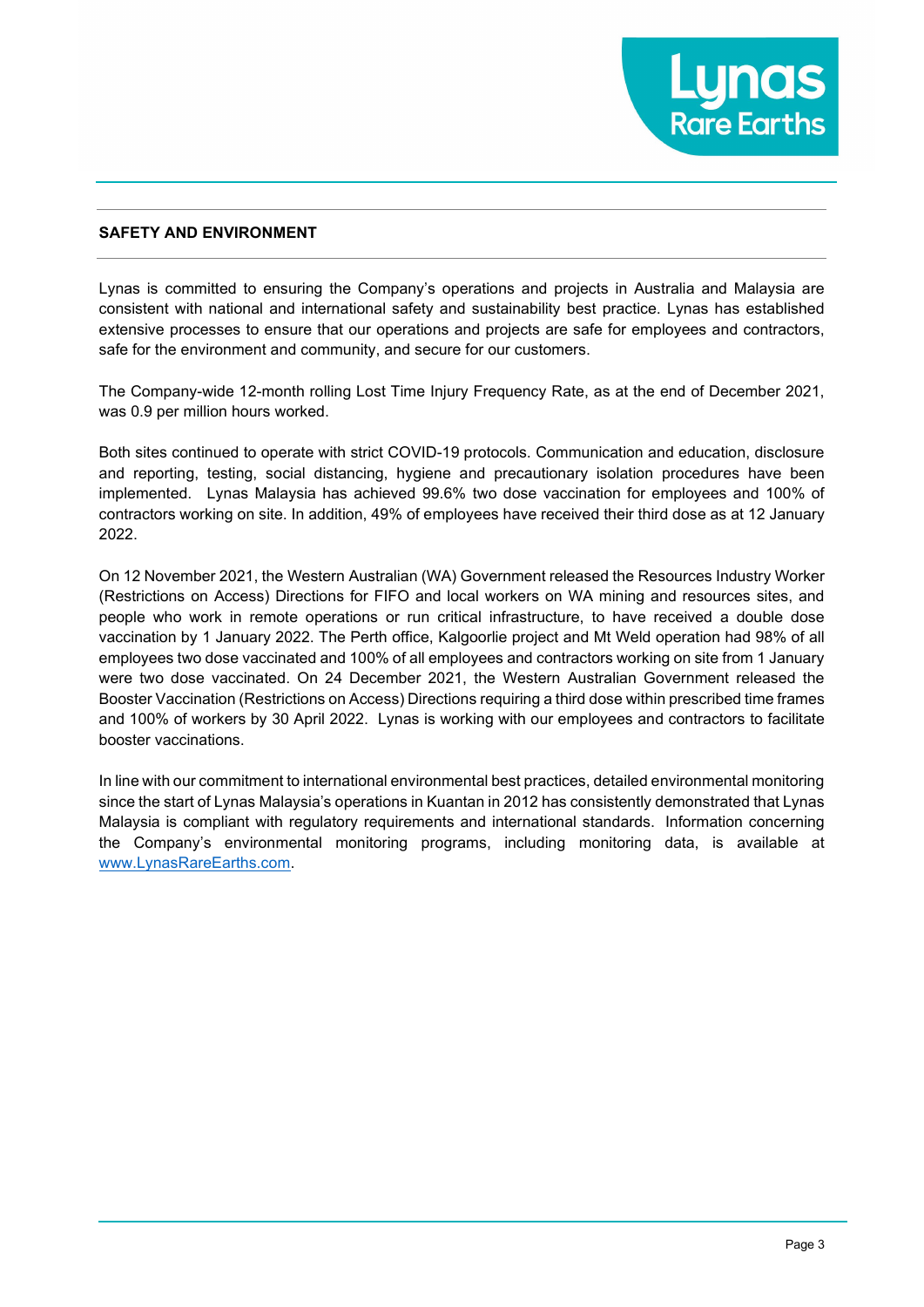# **MARKETING AND SALES**

|                              | <b>Q2 FY21</b> | <b>Q3 FY21</b> | <b>Q4 FY21</b> | <b>Q1 FY22</b> | <b>Q2 FY22</b> |
|------------------------------|----------------|----------------|----------------|----------------|----------------|
| Sales Volume REOt            | 4052           | 3096           | 4758           | 2724           | 3753           |
| Sales Revenue                | A\$119.4m      | A\$110m        | A\$185.9m      | A\$121.6m      | A\$202.7m      |
| <b>Average Selling Price</b> | A\$29.5/kg     | A\$35.5/kg     | A\$39.1/kg     | A\$44.6/kg     | A\$54.0/kg     |
| Sales Receipts (cash)        | A\$68m         | A\$133m        | A\$192m        | A\$92m         | A\$151m        |

Demand in the magnet market segment continued to be very strong through the quarter, and ongoing discussions with our existing and potential customers indicate that this growth will further accelerate from Q3 FY2022.

As a result of this strong demand, the NdPr price continued to increase and crossed the symbolic USD100/kg level in November 2021, a level that that has not been seen since 2011. Dy and Tb prices had eased a little in the past two quarters, however, both returned to historical highs during the December quarter. This reflects the shortage of ionic clay (a major source of Heavy Rare Earths) from both South China and Myanmar. This situation benefits Lynas as our mixed Heavy Rare Earths compound (SEG) is rich in Dy and Tb.

|          | <b>NdPr Oxide China Domestic Price (VAT excluded)</b> |      |      |                                         |       |      |            |            |  |
|----------|-------------------------------------------------------|------|------|-----------------------------------------|-------|------|------------|------------|--|
|          |                                                       |      |      | Q2 FY21 Q3 FY21 Q4 FY21 Q1 FY22 Q2 FY22 |       | Oct. | <b>Nov</b> | <b>Dec</b> |  |
| USD/kg   | 48.7                                                  | 68.1 | 69.8 | 80.2                                    | 105.9 | 88.5 | 111.8      | 117.5      |  |
| Base 100 | 100                                                   | 140  | 143  | 165                                     | 217   | 182  | 229        | 241        |  |

|          | Dy Oxide China Domestic Price (VAT excluded)                         |       |       |       |       |           |       |            |  |
|----------|----------------------------------------------------------------------|-------|-------|-------|-------|-----------|-------|------------|--|
|          | Q2 FY21   Q3 FY21   Q4 FY21   Q1 FY22   Q2 FY22<br>Oct<br><b>Nov</b> |       |       |       |       |           |       | <b>Dec</b> |  |
| USD/kg   | 234.6                                                                | 340.3 | 348.3 | 353.1 | 394.1 | $377.0 -$ | 401.9 | 403.3      |  |
| Base 100 | 100                                                                  | 145   | 148   | 151   | 168   | 161       | 171   | 172        |  |

|                                                              | Th Oxide China Domestic Price (VAT excluded) |        |       |        |        |            |        |        |  |
|--------------------------------------------------------------|----------------------------------------------|--------|-------|--------|--------|------------|--------|--------|--|
| Q2 FY21 Q3 FY21 Q4 FY21 Q1 FY22 Q2 FY22<br>Oct<br><b>Nov</b> |                                              |        |       |        |        | <b>Dec</b> |        |        |  |
| USD/kg                                                       | 751.0                                        | 1222.2 | 985.2 | 1069.9 | 1422.3 | 1255.8     | 1480.6 | 1530.5 |  |
| Base 100                                                     | 100                                          | 163    | 131   | 142    | 189    | 167        | 197    | 204    |  |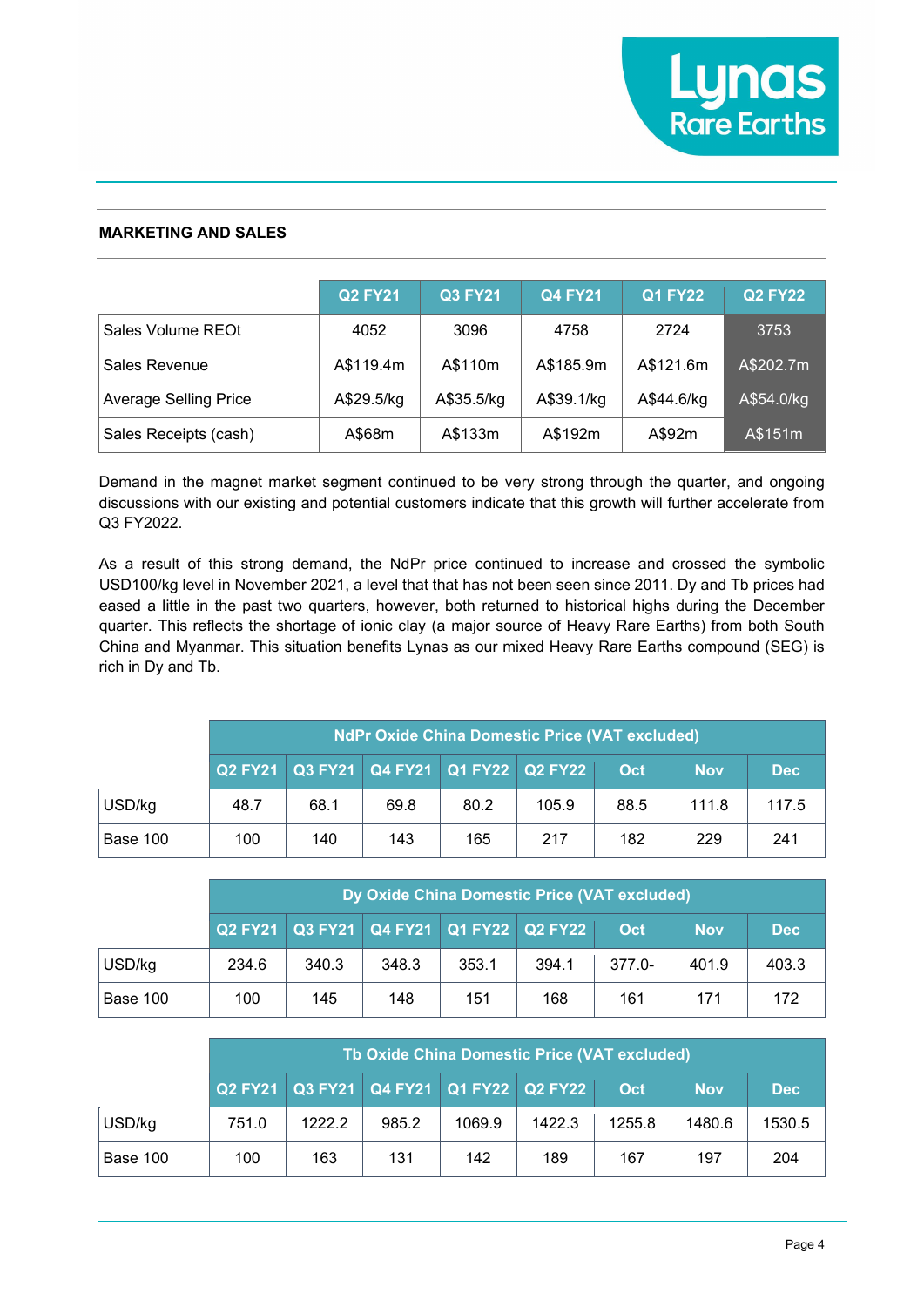

### **OPERATIONS**

#### **Upstream**

Mining Campaign 4-1 continued during the quarter. The first stage of Campaign 4-1 is a western cutback of the existing pit to remove waste to be followed by ore extraction. Grade control drilling was completed during the quarter with chemical assay results pending.

The resource extension drilling program of 7,220 metres of reverse circulation drilling was completed during the period. The objective is to target the extension of the limonite (LI), central zone (CZ) and apatite (AP) mineralisation; convert inferred resource to measured and indicated; and provide metallurgical samples for testing.

Construction of the concentrate dryer was completed during the period with energisation and precommissioning of the sub-systems completed prior to the end of year holiday period. Commissioning with external service providers and operational ramp up are the next activities to be completed.



*Mining Campaign 4-1 waste mining ongoing on the western cutback of the current pit*



*Concentrate Dryer construction completed with precommissioning*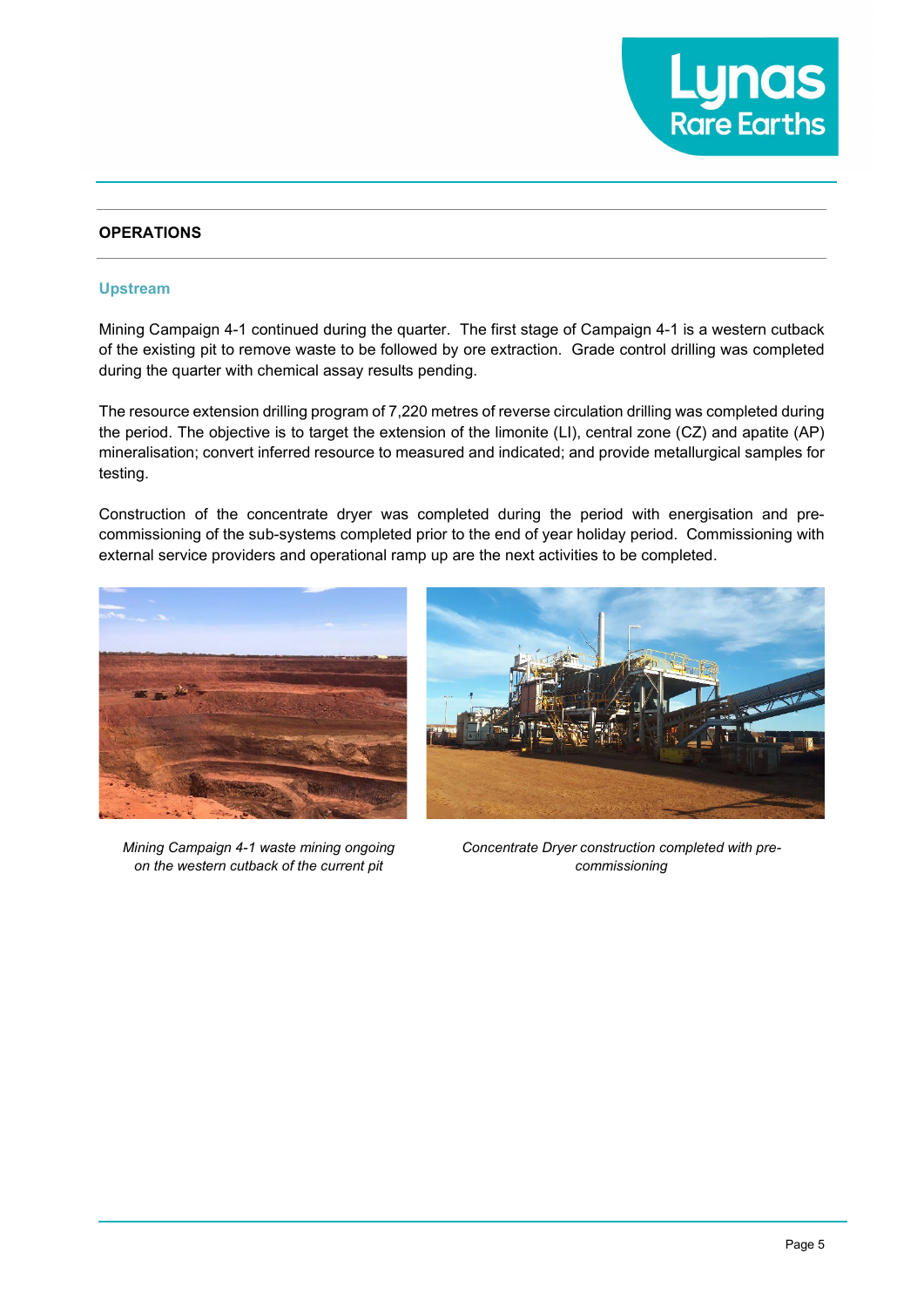#### **Downstream**

|                                                  | <b>Q2 FY21</b> | <b>Q3 FY21</b> | <b>Q4 FY21</b> | <b>Q1 FY22</b> | <b>Q2 FY22</b> |
|--------------------------------------------------|----------------|----------------|----------------|----------------|----------------|
| Ready for Sale<br><b>Production Volume Total</b> | 3410 REOt      | 4463 REOt      | 3778 REOt      | 3166 REOt      | 4209 REOt      |
| Ready for Sale<br><b>Production Volume NdPr</b>  | 1367 REOt      | 1359 REOt      | 1393 REOt      | 1255 REOt      | 1359 REOt      |

While the COVID-19 situation in Malaysia improved during November, there were new challenges due to the postponement of concentrate shipments from Fremantle to Kuantan due to pandemic related global shipping impacts. These delays led to reductions in our production rate and some temporary production halts. The situation was mitigated by Lynas arranging its own charter vessel and the production team delivered an outstanding performance in December, which allowed us to maintain supply to our customers.

The production halts due to shipping delays were used productively to perform preventive maintenance work and modifications for productivity improvement. We also implemented specific process modifications to further reduce our water consumption, which will minimise our sensitivity to the unstable industrial water supply experienced in previous years.

As announced on 30 December 2021, the Malaysian permanent disposal facility (PDF) for Water Leach Purification (WLP) has received environmental approval from the relevant Malaysian regulatory authority. The PDF design complies with national and international standards and builds on Lynas Malaysia's 9 years of safe operation and management of residue storage facilities.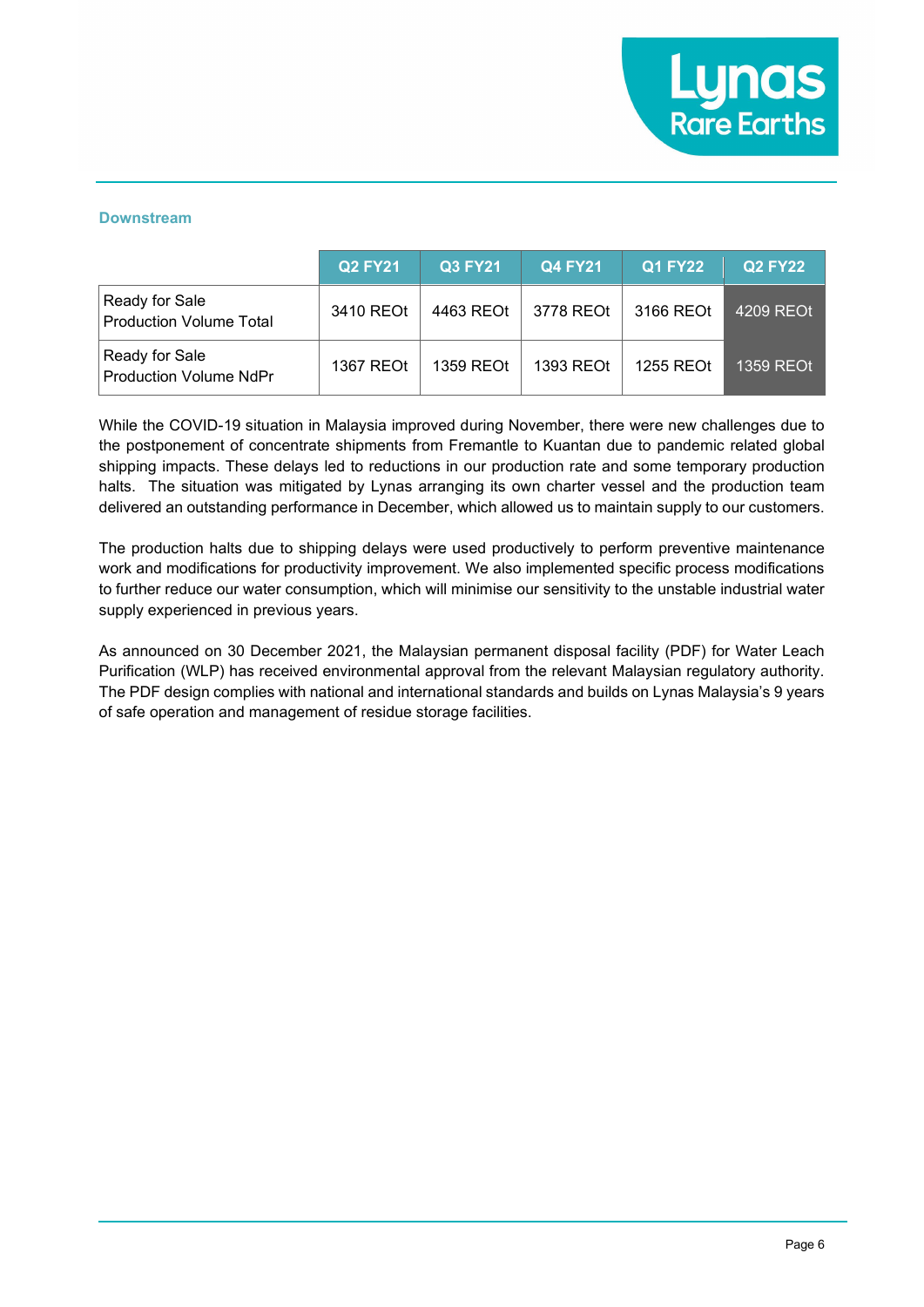

## **LYNAS 2025 FOUNDATION PROJECTS**

### **Kalgoorlie Project**

Approvals for the Kalgoorlie Project continue to progress. On 20 October 2021, the Environmental Protection Authority (EPA) issued its Assessment Report recommending approval for the Kalgoorlie Project. The environmental approval will now proceed for determination by the Environment Minister under section 45 of the *Environmental Protection Act 1986* (WA).

Global logistics conditions remain challenging and multiple strategies, including alternate air freight, local fabrication for small components and direct management of freight are being implemented to effectively manage logistics issues.

Progress during the period included:

- Kiln components arrived into Port Hedland, Western Australia, in November 2021
- The first three of five kiln sections have been delivered to site, together with four riding rings and sixteen rollers
- The delivery of the Western Australian fabricated steel tanks to Lot 500 continued, with 30 delivered to site to date
- The kiln and primary leach construction contract was awarded to Western Australian company, All-type Engineering
- The lime silo is complete and has been delivered to site
- The first five of nine filters have been delivered from Japan
- The wet electrostatic precipitators are complete and have commenced their journey from Europe to Australia
- The burner and combustion chamber has been fabricated and pre-assembled in Melbourne
- All kiln piers have been cast and completed
- Ring beams for the largest five tanks completed
- The first bolted tank (1250m3) has been installed
- Detailed earthworks have commenced for soda ash area, in readiness for concrete bunding
- Recruitment has commenced for the operational workforce.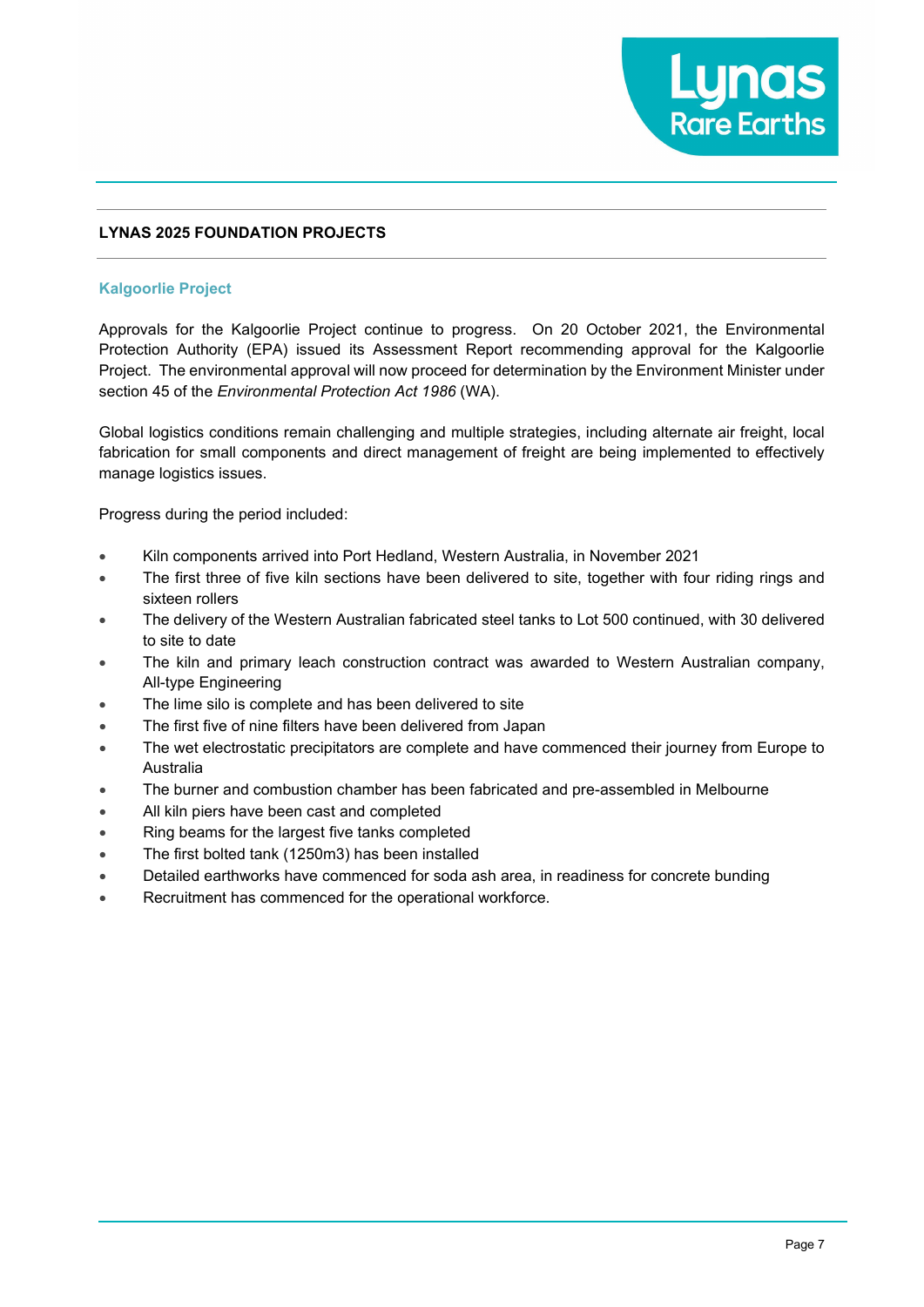



*Aerial view of works completed in compliance with minor and preliminary works approval*



*One of the four riding rings in Fremantle and then offloading at site*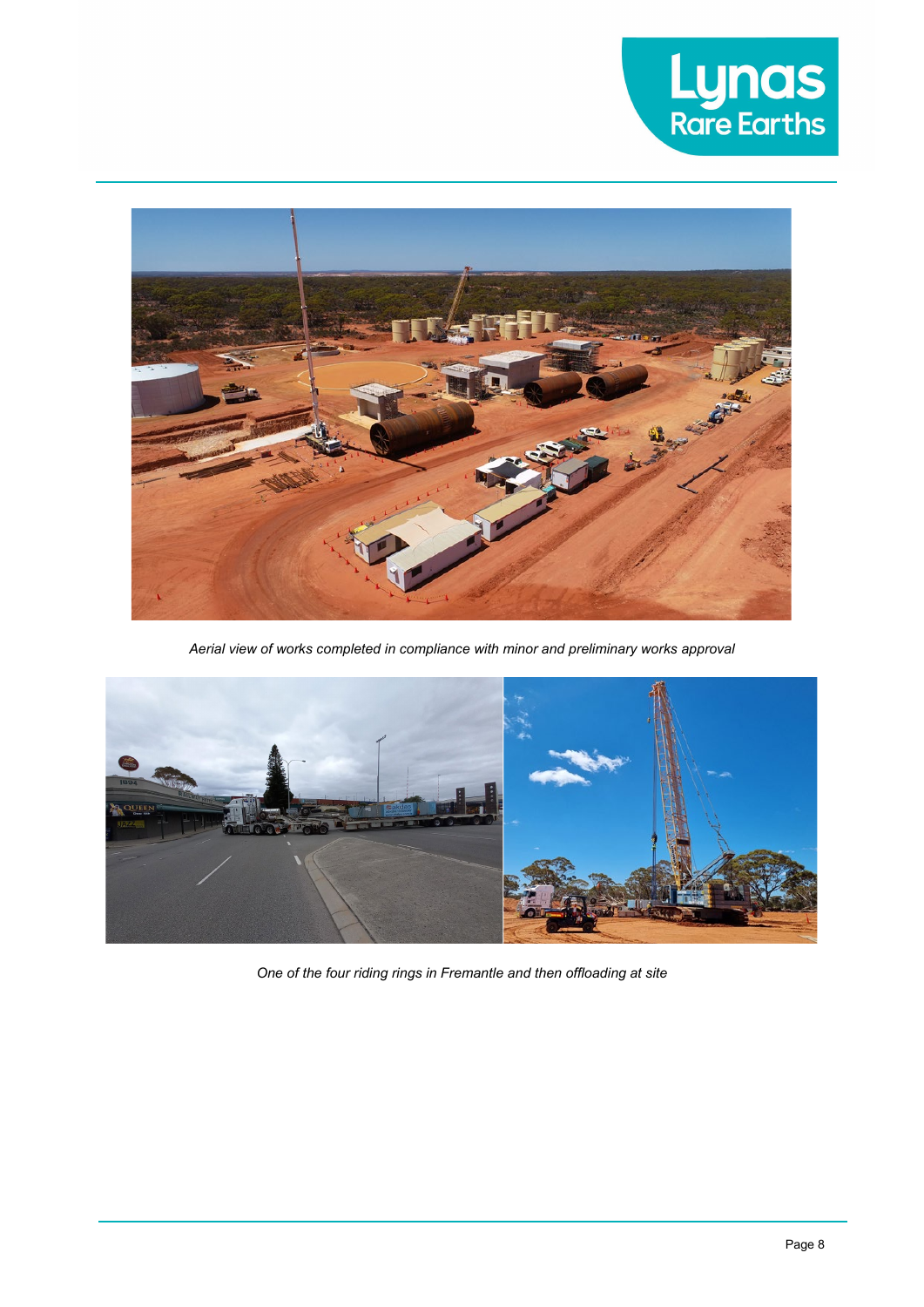



*Unloading Kiln Rollers in Kalgoorlie, and kiln shells on their way*



*The Kalgoorlie construction team with City of Kalgoorlie-Boulder Mayor, John Bowler*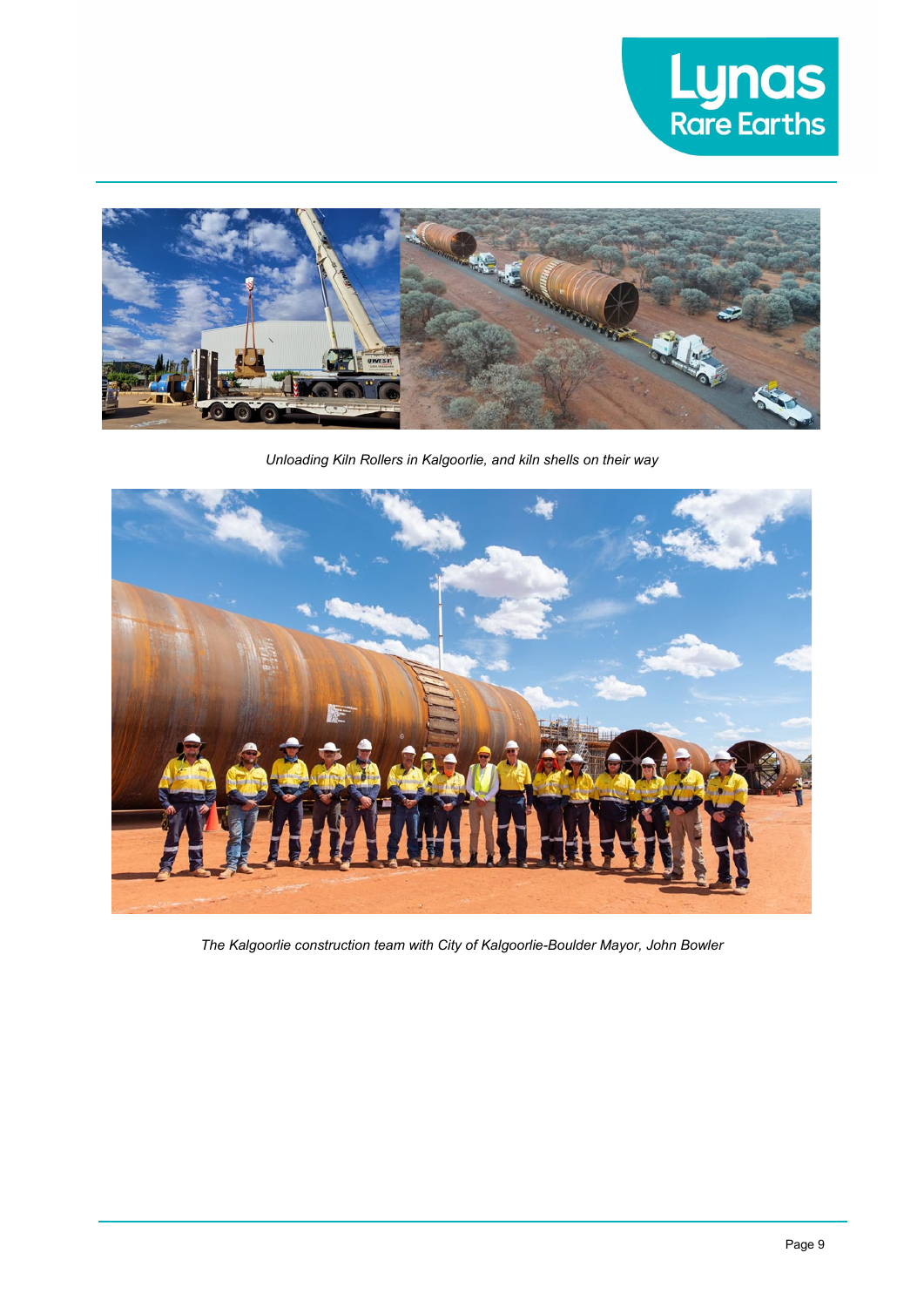

# **OTHER LYNAS 2025 PROJECTS**

#### **United States**

During the quarter the U.S. Department of Defense continued to conduct a merit evaluation of the submission of the detailed engineering and design work for the Heavy Rare Earths (HRE) facility previously made.